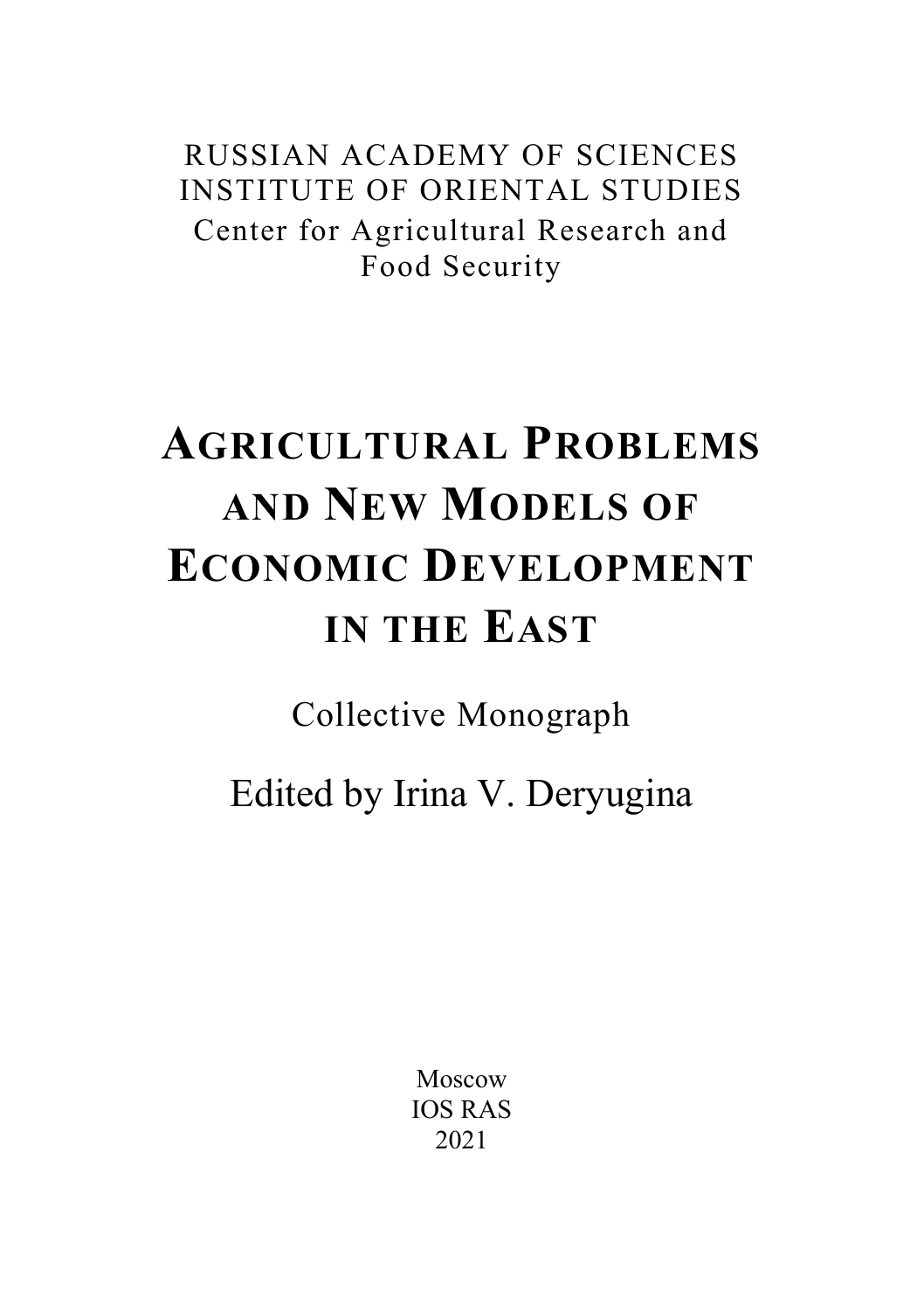#### Edited and compiled by Dr. Irina V. Deryugina

### Reviewers: Dr. N.G. Romanova, D.Sc. A.I. Yakovlev

*Approved for printing Publishing Commission of the Academic Council Institute of Oriental Studies RAS*

**Agricultural** Problems and New Models of Economic Development in the East: Collective Monograph. / Ed. and compiled by Irina V. Deryugina. Institute of Oriental Studies RAS. – M.: IOS RAS, 2021. – 544 pp.

ISBN 978-5-907384-53-8

The collective monograph is devoted to topical issues of our time  $-$  agricultural problems and new models of development of the countries of the East. For the past two years, the world has been living in the harsh conditions of the COVID-19 pandemic. The monograph comprehensively examines the impact of the pandemic on the food security of the countries of Asia and Africa, on the increase in poverty and inequality in the countries of the East, and on the choice of new models of economic development by these countries. The book examines: the dynamics of economic growth in the agricultural sphere of the leading Asian countries; the impact of agrarian reforms on the development of agriculture; the level of food security in a number of countries, special emphasis is placed on the impact of the COVID-19 pandemic; new models of economic growth in Asia and North Africa are also presented, new forms of production organization in the financial and agricultural spheres are evaluated, in particular the impact of TNCs and innovative financial technologies.

ISBN 978-5-907384-53-8

© Group of authors, 2021 © IOS RAS, 2021 © I.V. Deryugina, 2021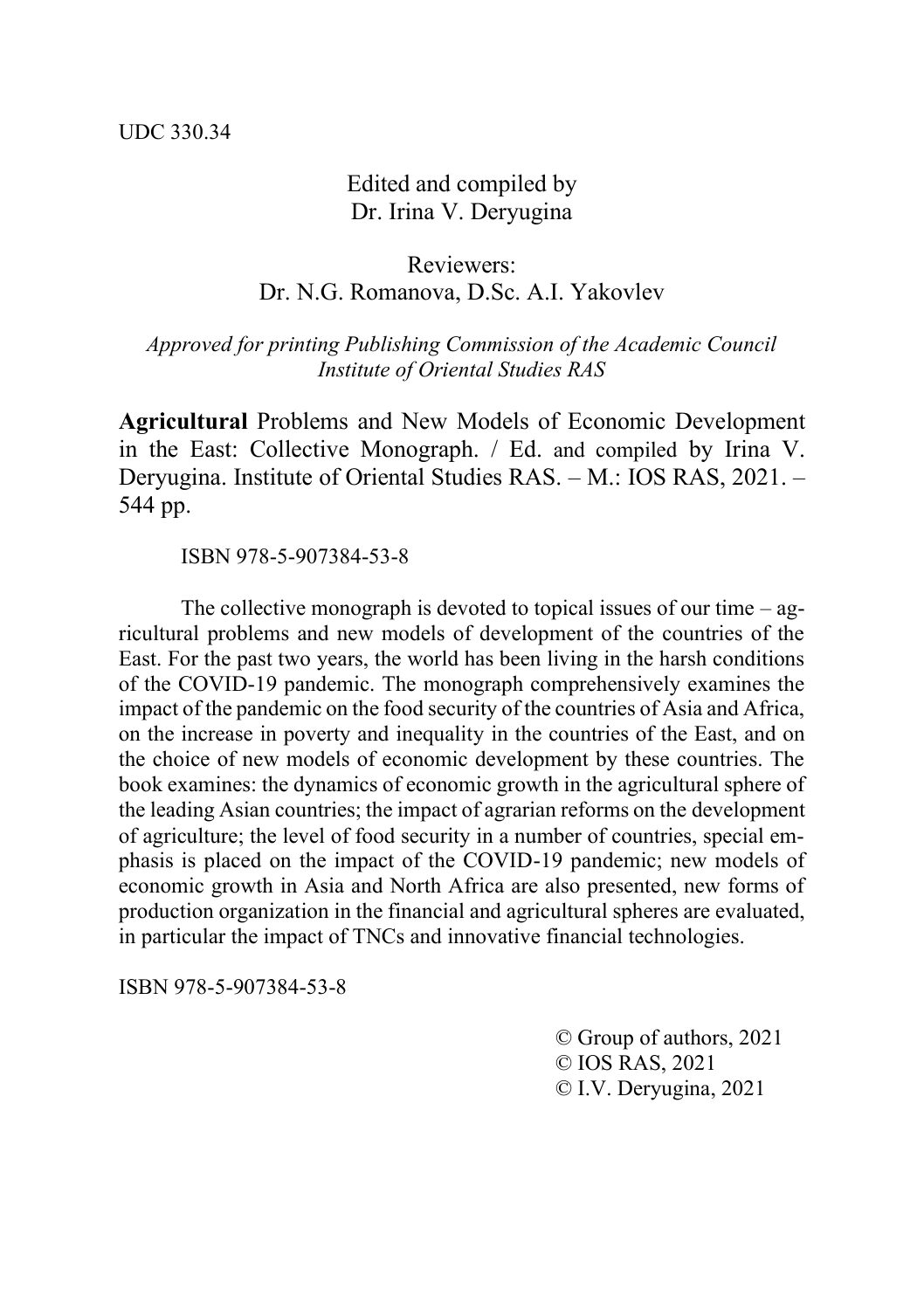## **SUMMARY**

At present, many global problems of humanity have intensified. The COVID-19 pandemic has caused a humanitarian crisis that has put it at risk the food security and food supply of millions of people around the world, and especially in the developing countries of Asia and Africa. In countries where agricultural problems have accumulated over the past decades, the crisis has manifested itself most acutely.

No matter how much we would like to cover the agricultural sector in all the countries of the East in this work, this path is not possible, so we decided to give a bird's-eye view of the main problems. On the one hand, the agricultural sphere will appear before us in the spacetime continuum, so as a process of formation of agricultural sector in countries of Asia and Africa, and on the other hand, the current state of institutions and reforms in the agricultural sector will be shown.

An important place in the work is occupied by the study of the impact of the COVID-19 pandemic on the following processes: a) the state of food security in the countries of Asia and Africa, b) the increase in poverty and inequality in the countries of the East, c) the choice of new models of economic development by these countries.

Special attention will be paid to new models of development of the Eastern countries in the energy, finance, and raw materials sectors, including new forms of production organization in the financial and agricultural sectors, in particular the influence of TNCs and innovative financial technologies.

This monograph consists of seven chapters. The first four chapters are devoted to assessing the state of the agricultural sector in the regions of the East. The agrarian problems in the regions of South Asia, the Middle East and North Africa, East and Southeast Asia, and Central Asia are studied.

The fifth and sixth chapters examine the impact of the pandemic on food security, poverty, inequality in the countries of the East. The COVID-19 pandemic has become a stress for the global system, in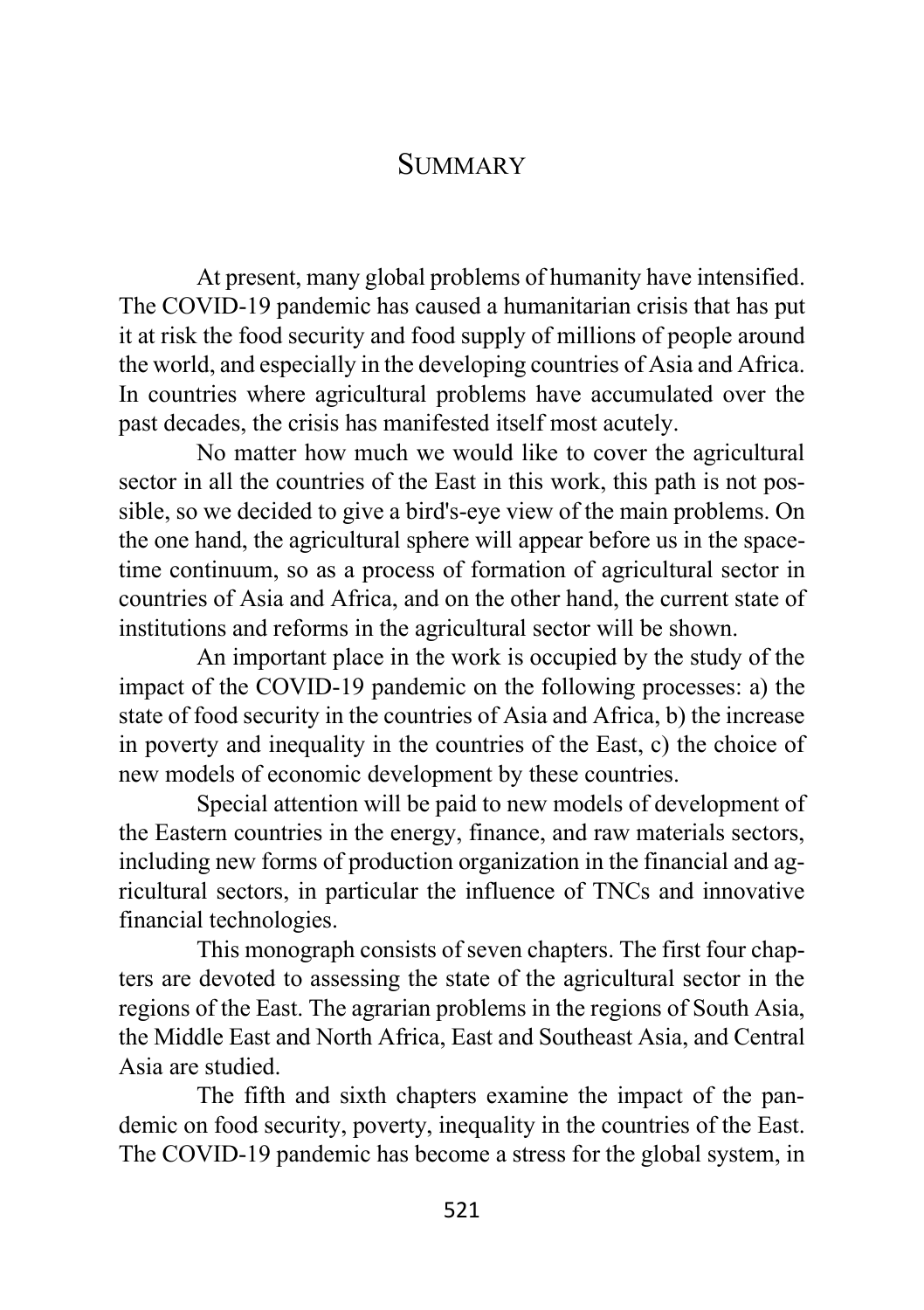which many existing trends and problems have appeared in a special form. These include the food problem and the attitude of leading figures of the UN system to it, for example, a message on the World Health Organization website about the significant risk of an increase in the number of hungry people in the world due to the COVID-19 pandemic. In one year, there was the enrichment of a small group of rich people and at the same time the impoverishment of a huge mass of poor people. Discontent in the world has grown even more. The crisis caused by the pandemic overlapped with the financial and economic crisis and aggravated it.

The seventh chapter presents new models and forms of economic organization in the Eastern countries in the field of «green technologies», energy, agriculture, finance.

Recent technological progress has made it possible to use hydrogen as a carbon-free fuel. The development of the electric power industry based on renewable energy sources has opened the way to obtaining «green hydrogen» by electrolysis without a «carbon footprint». If renewable energy sources remove fossil fuels from the electric power industry, then «green hydrogen» can displace carbon-containing fuels from sectors of the economy that are poorly amenable to electrification. The distribution of hydrogen in combination with renewable energy sources is the way to a carbon – free, climate neutral economy, which humanity aspires to. Hydrogen energy, providing many countries in Asia and Africa with a chance to radically change their positions in the international division of labor, makes demands on national businesses and governments to possibly abandon the existing specialization and change the structure of economies based on new «comparative advantages».

Let's outline the most discussion problems – primarily countryspecific ones, which will be explored in the book.

*Pakistan*. The phenomenon of the «land-demographic complex» in Pakistan is considered, that is, overabundance of people employed in agriculture. In addition to the diminishing of land cultivated by farms, there has been an increase in the number of agricultural households specializing in livestock holding. Livestock has become a leading agricultural industry, pushing crops into the back chair of the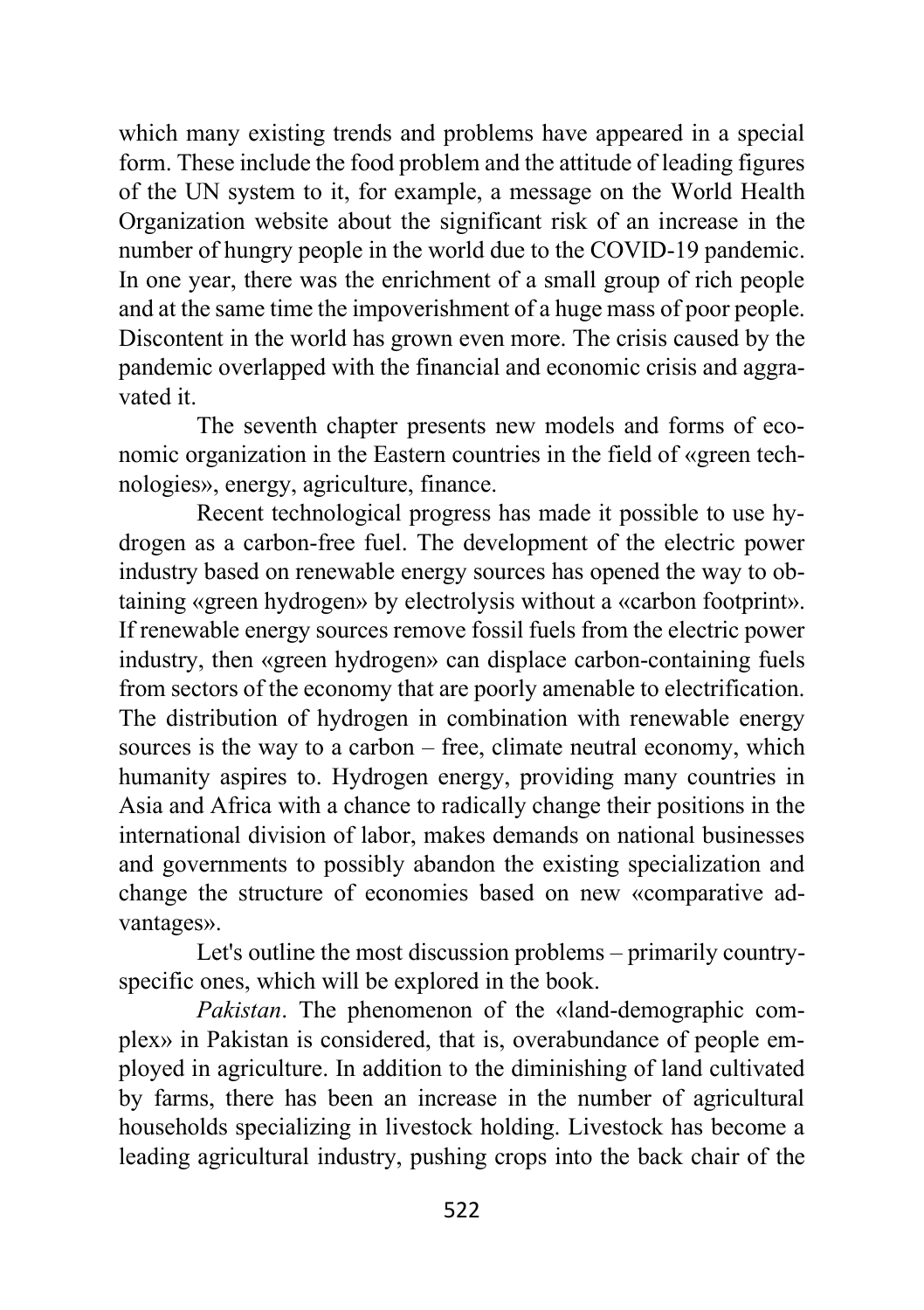agricultural product. Caused by the installation of tubewells the use of groundwater has increased and the role of irrigation from canals diminished. Noting the decline in the role of the agricultural sector in the structure of GDP, the author believes that it was in no small part the result of inefficient and self-interested public policy. The ruling circles do not take measures to reform the structure of social relations in the village, perpetuating its generally distressed state. The country, he believes, is facing not a catastrophe, but stagnation with increased dependence on outside aid and the support of world and regional powers.

*Bangladesh*. On the 50th anniversary of independence, which is celebrated in 2021, I would like to note the success of Bangladesh in the field of agricultural development and food security. The paper first assessed the basic level of agricultural development with which the country entered the period of independence, for this purpose, an attempt was made to give a comparative analysis of the macroeconomic parameters of economic growth in the industry in three countries – Bangladesh, India, and Pakistan. The agricultural sectors of these countries in the first decades after independence, each having its own specifics, generally overcame the same stages of development. First, this concerns a series of agrarian reforms. In Bangladesh, for many reasons, agrarian reforms were practically not completed, which led to a relatively slow growth rate in the industry in the first twenty years. However, since the beginning of the 1990s, economic growth in the agricultural sector has intensified, reaching 3.6% per year. The development of other industries, primarily the service sector, has led to the fact that the contribution of agriculture to the national gross domestic product has decreased from 42% (1970) to 13% (2020). Since the 1990s, successful hunger eradication programs have been carried out in Bangladesh with the support of international organizations. The Global Hunger Index (GHI) has decreased from 52 to 26 points in 30 years, the share of undernourished people today is less than 13%.

*India*. The research of agricultural development is presented in two perspectives: first, a retrospective analysis of economic growth in agriculture is given, and secondly, modern agrarian reforms are described. In 2022 India will celebrate 75 years of independence. During this period, the country's agriculture has achieved great success. In the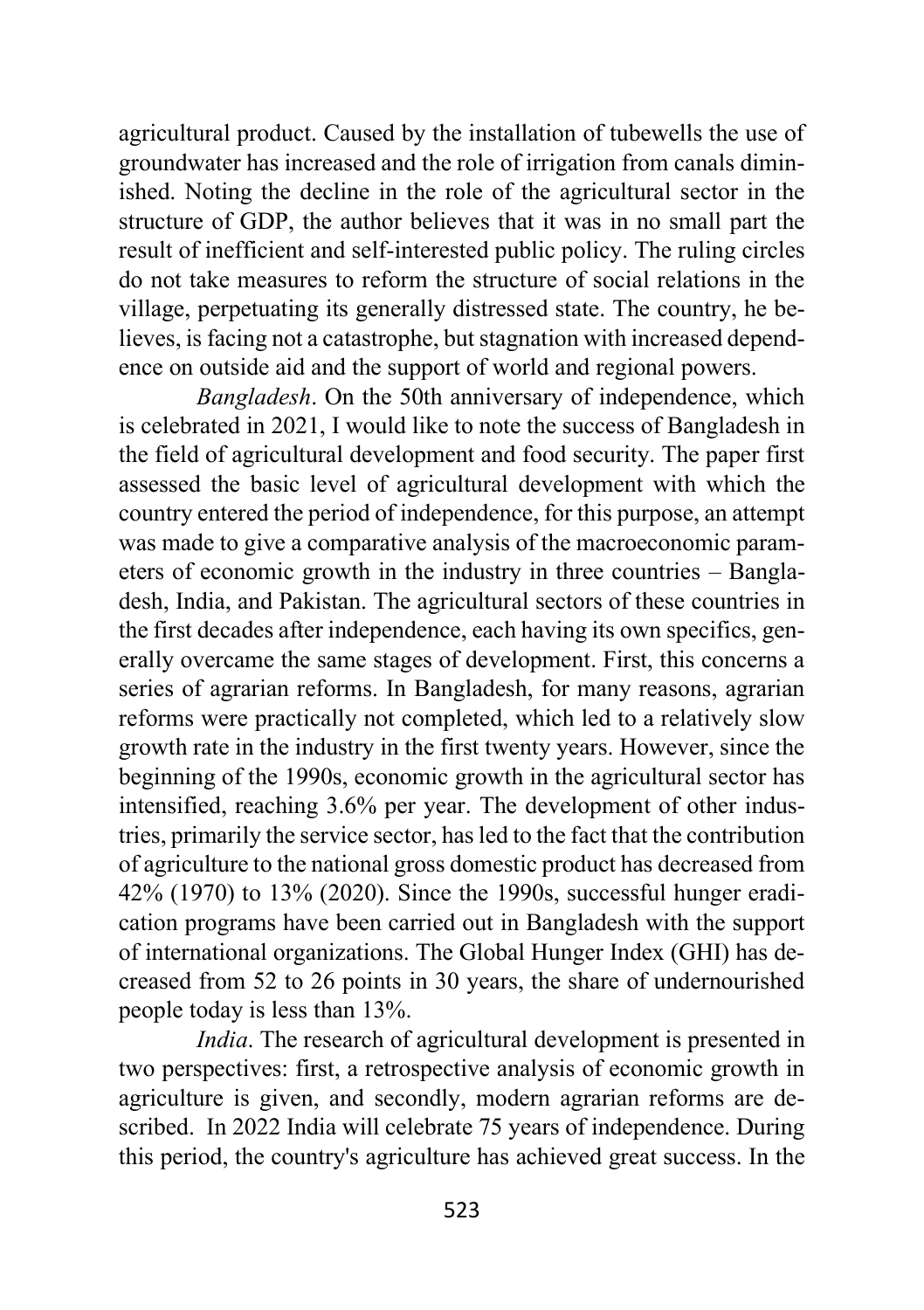initial period, an import-substituting model of economic growth was adopted as the basis for development, and in the early 1990s, when the basic needs of food security were met, the state initiated a change of the model to an export orientation. The dynamics of economic growth in the agricultural sector since the beginning of the period of independence can be divided into three stages: a) the stage of compensatory growth (from the early 1950s to the mid-1960s), b) the stage of the «green revolution» (from the mid-1960s to the early 1990s), c) the stage of export orientation (from the early 1990s to the present). The starting point of the third stage, aimed at strengthening the export orientation, was the agrarian reform of the early 1990s. By the end of the second decade of the XXI century. More than 10% of the gross agricultural product was exported, which is four times more than the same indicator of the early 1970s. India has entered the list of leading exporters of not only traditional agricultural goods for the country, but also non – traditional (products of fishing, fruit growing, animal husbandry-buffalo meat). The growth rate of production in the sectors producing export products is higher than the indicators of grain production. Moreover, the technologies of the second «green revolution» were introduced into these sectors of agricultural production.

The agrarian reform initiated in 2020 by the government of Narendra Modi is aimed at expanding the export of agricultural goods. For example, it is planned to increase revenues from agricultural exports by 100 billion by 2023 and make India a world food basket. To achieve this, the export market should have a more systematic focus on attracting investment and introducing innovations.

However, the agrarian reform of 2020 in India met with fierce resistance in the states. During the nearly three-month nationwide «lockdown» that began in March 2020, supply chain failures exposed critical infrastructure gaps and management problems in Indian agriculture. As a result, on May 12, 2020, Prime Minister Narendra Modi announced a stimulus package in the amount of 20 trillion Indian rupees (\$263 billion), designed to support the economy against the background of the spread of the COVID-19 pandemic. The package of reforms was adopted in a very short time, already on June 5, 2020. The Ministry of Law and Justice published three decrees that came into force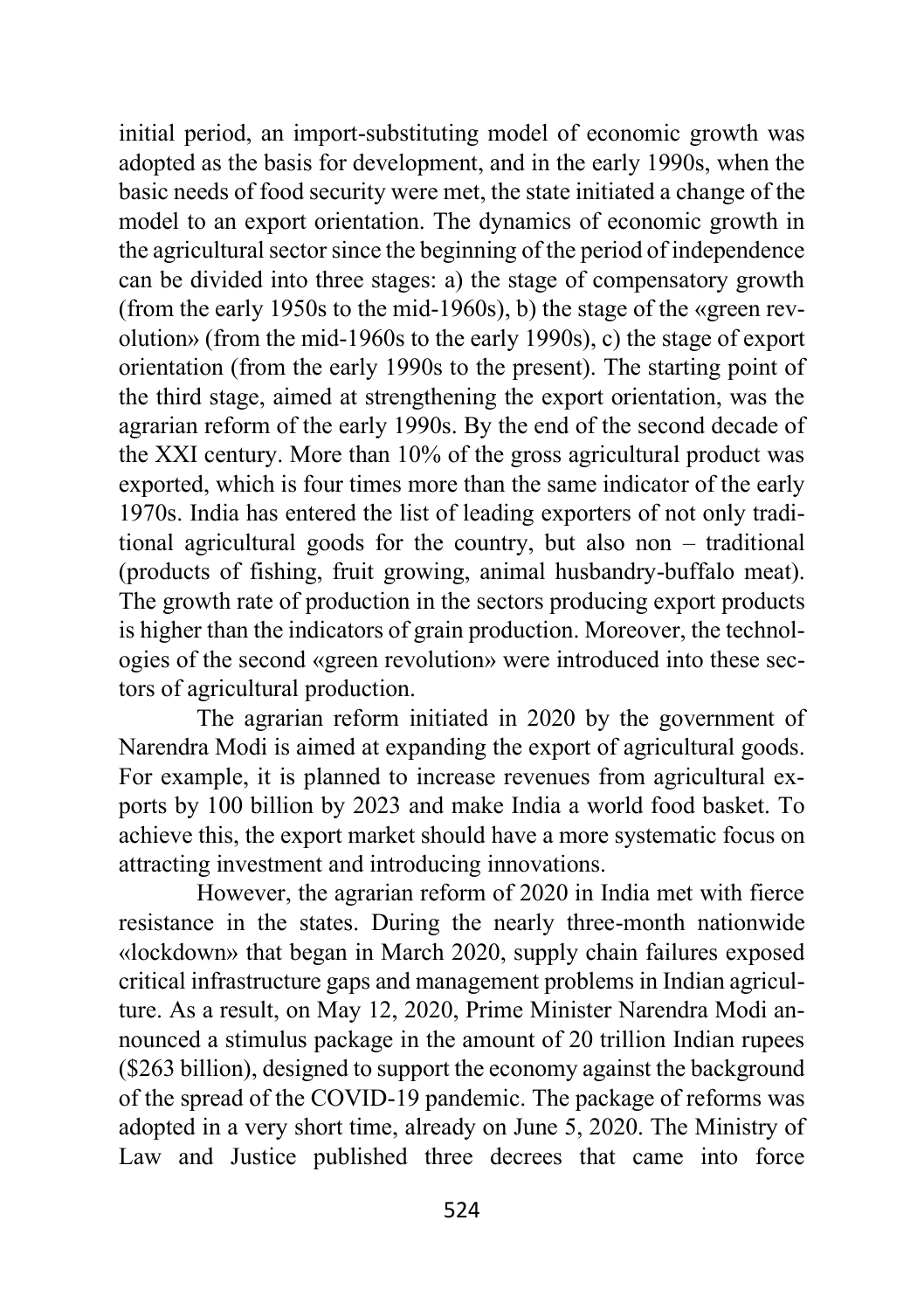immediately, although they were approved at the next session of Parliament in September 2020. The assemblies of the states of Punjab, Rajasthan, Chhattisgarh, and subsequently Delhi and Kerala introduced their own bills to oppose the new laws on agriculture.

*Israel* is one of those countries where the agricultural sector played an important role in the formation and nation-building of the state. Moreover, the process of the birth of national agriculture in Palestine on the part of the territory that entered the borders of Israel was one of the conditions for the revival of the state. Along with the forms of agricultural settlements that already existed in the West, a new collective form of farming emerged – the kibbutz, which for a long time was the «calling card» of Israel. The Kibbutz movement has achieved significant success in the agricultural sphere, and at the same time fulfilled urgent national tasks outside this sphere. The rapid pace of development of the Israeli economy, the economic crisis of the 1980s could not but affect the situation of the kibbutzim. But despite the radical changes in many areas, the kibbutz tries to preserve its foundations as much as possible – collective work, cooperation, and direct democracy.

*Turkey*. Since the beginning of the second decade of the XXI century, the country has been experiencing a slowdown in economic growth. And although most often unfavorable trends in the development of the institutional environment are focused on, no less, and probably more significant, is the reduction in the volume of external financing. The decline in growth is synchronized with the reduction in the balance of payments current account deficit. The latter circumstance, in turn, led to a certain decrease in the rate of investment and a more noticeable reduction in the level of private consumption, which, ultimately, led to a slowdown in economic dynamics. At the same time, an indirect influence of the institutional factor on the reduction of external financing is allowed, but it does not seem to have become a decisive one.

*The countries of the Cooperation Council of the Arab States of the Persian Gulf*, despite the natural and climatic conditions that are unsuitable for many types of agricultural activities, are implementing various programs to maintain food security, including the development of agro-industrial production based on new technologies. For this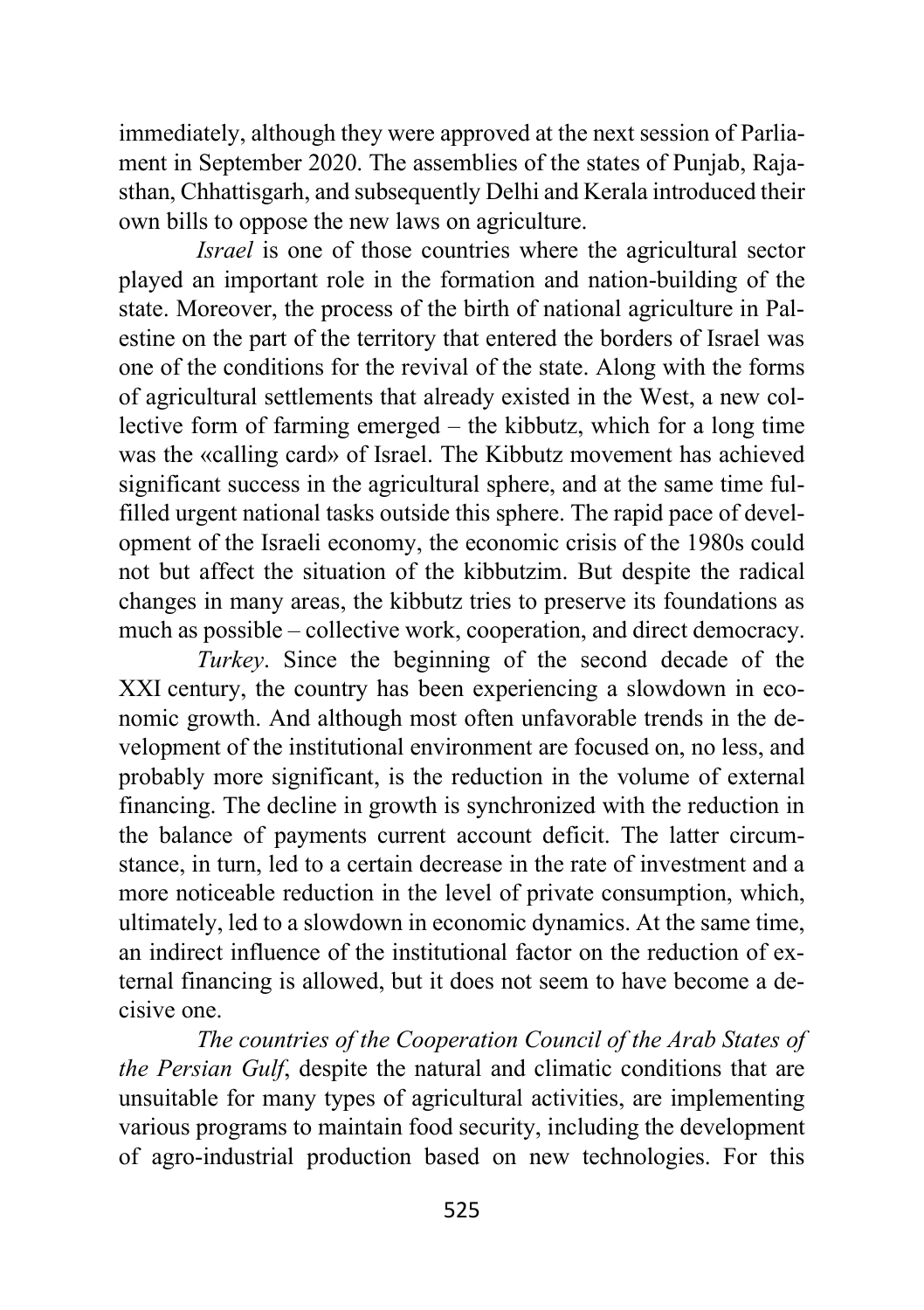purpose, various programs are being implemented in this area. In local conditions, it is not possible to achieve full self-sufficiency in food, and therefore, some measures in this area complement others, while great importance is attached to investing in food logistics, creating stocks and storage systems, developing desalination, as well as investing in agriculture abroad.

*Egypt* is studied in this paper from the point of view of food security. Food security is an important element of Egypt's national security as it directly affects the socio-economic aspects of people's lives. In recent years, the country's agricultural sector has made significant gains in productivity growth, which has a positive impact on food security. At the same time, there are threats in Egypt related to limited natural resources, demographic situation, as well as the COVID-19 pandemic.

*Algeria*. Studying the specifics of the development of the agricultural sector in Algeria, several stages of economic growth are distinguished. The first – before the period of colonialism-was characterized by the fact that at that time there was a tribal organization of labor on the land. Already during the French occupation of North Africa, almost all the fertile land was expropriated from the local population. After independence, the situation on the ground indicated that at first the organization of labor occurred spontaneously, but soon the authorities began to introduce a centralized management system. In the 1980s. Algeria was going through a period of economic liberalization; land began to be transferred to private farmers. In the light of the civil war and the need to restore the economy, the authorities, while preserving private property, additionally began to implement initiatives aimed at improving the agricultural sector. In general, the main task of the country throughout the entire period of independence is the desire to achieve food self-sufficiency.

*Southeast Asia*. In the last quarter of a century, the restructuring of the sectoral structure of the economy of the countries of Southeast Asia, including the assessment of the place of the agricultural sector, has become one of the most important tasks. As a result of the purposeful policy of the state, most of the Southeast Asian countries carried out forced industrialization, they managed to accelerate the pace of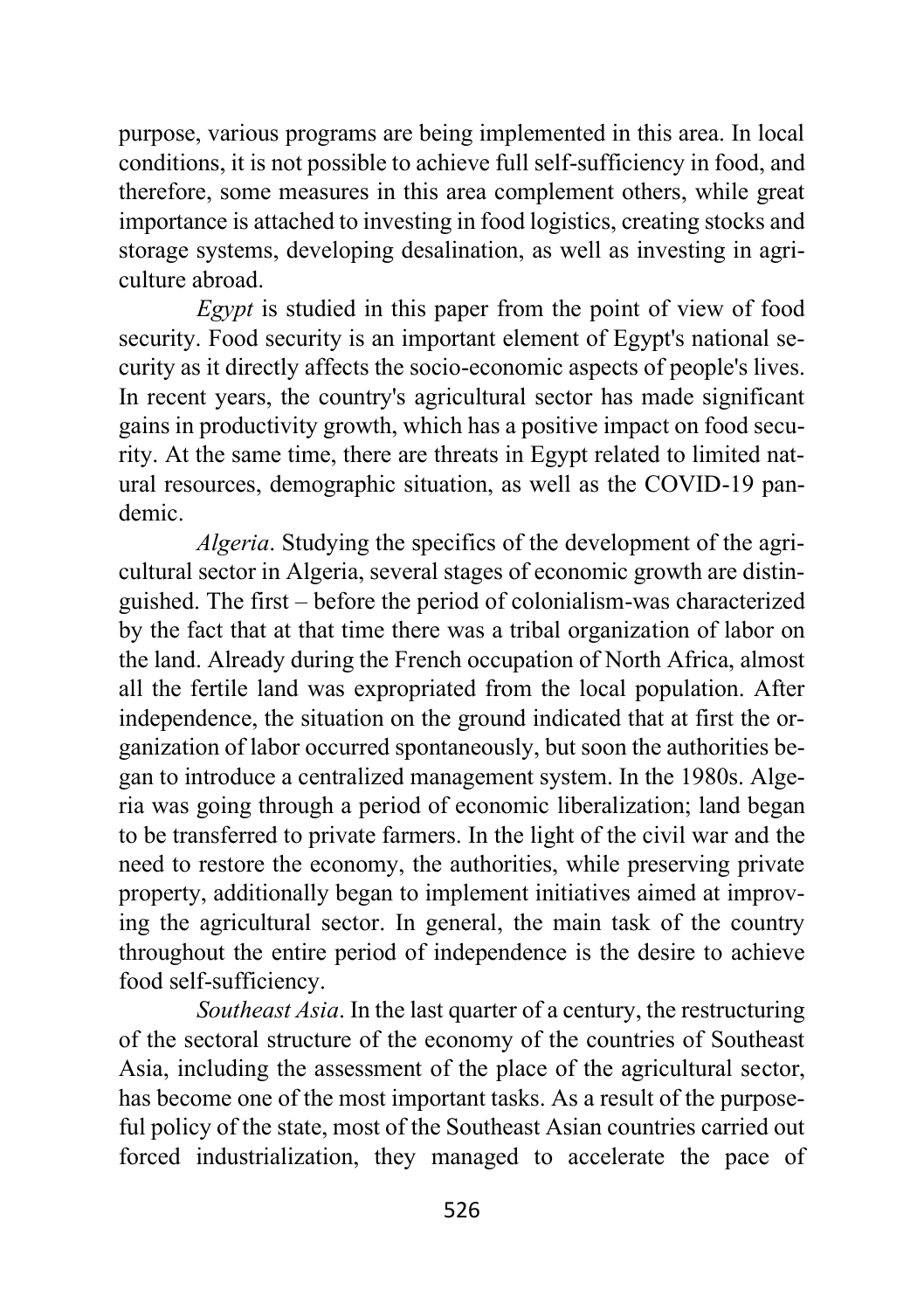economic growth, strengthen the positions of the industrial sector, and in recent years – the service sector. At the same time, due to the slower growth rates of the agricultural sector, there was a noticeable narrowing of its positions in almost all countries of the region. Although the process of restructuring the sectoral structure in the Southeast Asian countries is developing quite successfully overall, it is not only geographically uneven, but also quite contradictory. Accelerated industrialization is combined here with the de-agrarization of production, a noticeable lag in the service sector, and most importantly-with the strengthening of differentiation of the countries of the region.

The *Philippine* agrarian reform has a long and complex history. The administration of President Rodrigo Roa Duterte, who took office in June 2016, decided to intensify the process of transferring land to small owners. The paper focuses on the results of the agrarian reform during the administration of R. Duterte the difficulties arising in the implementation of the program goals of the reform, both economic and socio-political in nature, are discussed.

*Japan*. Today, someone may be surprised to learn that in the third economy of the world, agriculture is to a certain extent a backward industry. But this is true, in many respects its products do not stand up to the competition of the world market. In terms of labor productivity and production efficiency, it is inferior not only to its own industry, but also to the agriculture of many other developed countries. The main pain points of today's agricultural sector are an insufficient level of food production and a large volume of imports, a shortage of labor, especially of working age, high costs and production costs, low production efficiency.

*Oceania*. Given the combination of natural resources, unique geographical location, extensive exclusive economic zones, and the challenges facing Oceania Island states, including exposure to economic and natural shocks, food security is a vital agenda for the region. Based on data from international organizations, reports from relevant ministries of Oceania countries, as well as a study of the experience of foreign experts, this chapter analyzes the status of food security in the island's states, including a wide range of factors: soil diversity,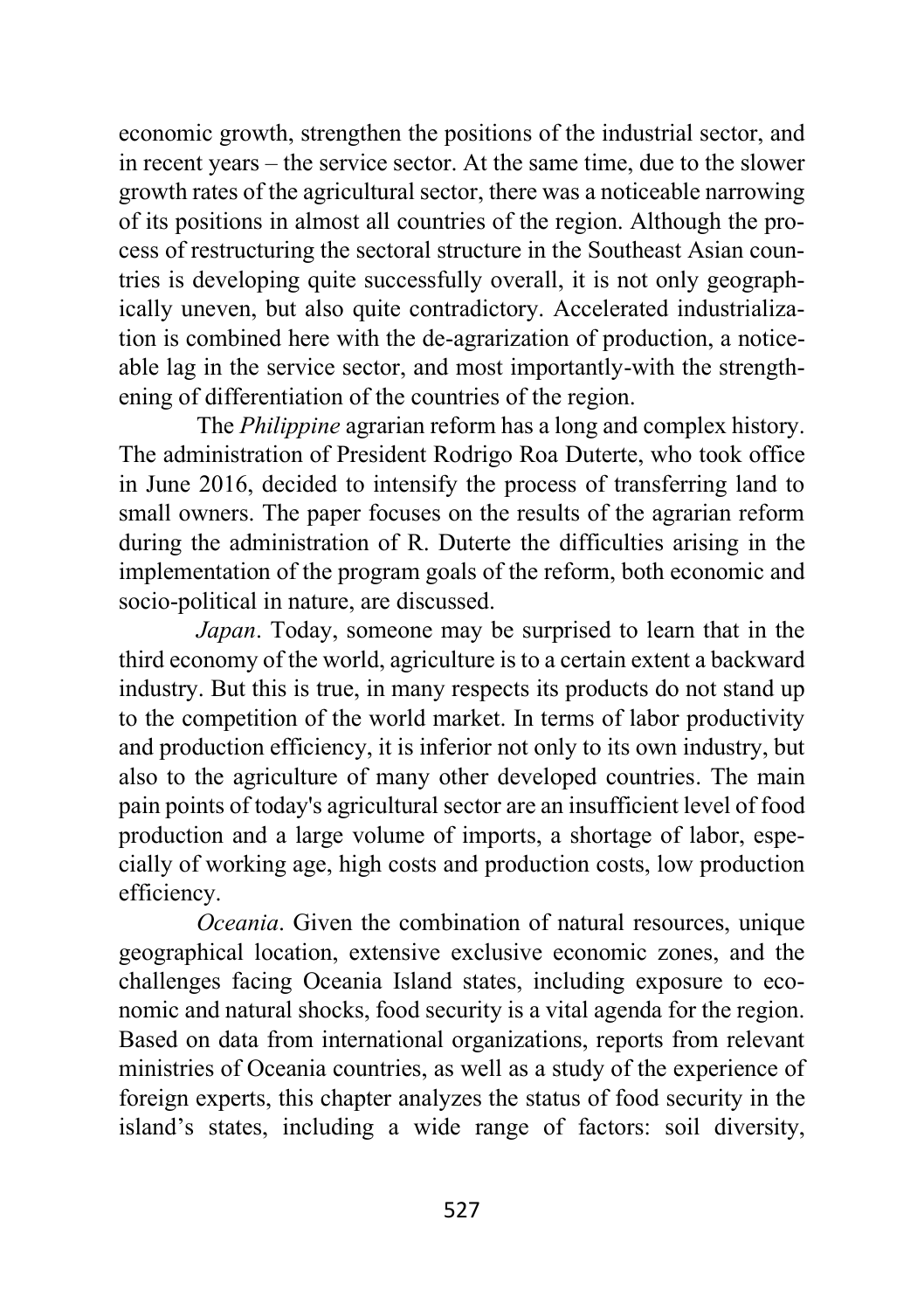population growth, the role of agriculture and fisheries, the impact of foreign trade, climate change, foreign aid, and the COVID-19 pandemic.

*Kazakhstan*. Since the beginning of the 1990s, due to the diversification of the economy, the functional role of agriculture in the national economy of the republic has changed dramatically. In this paper, on the one hand, I would like to outline the thirty-year experience of structural modernization of agricultural production in Kazakhstan and describe the directions of agrarian reforms that allowed the agriculture of the republic to switch to a multi-layered market economy. On the other hand, to assess food security in Kazakhstan, which is directly related to national security. At the same time, the impact of the COVID-19 pandemic on all sectors of the economy of Kazakhstan, including agriculture, was studied.

*Uzbekistan* It will soon be 30 years since the agricultural economy of Uzbekistan took the path of forming a market economy, having carried out a few agrarian transformations. Today, Uzbekistan is on the verge of a new reform of the agricultural sector. The adopted Strategy for the development of Agriculture of the Republic of Uzbekistan for 2020-2030 shows new approaches to the integration of agricultural production and industry. It is assumed that the introduction of cotton-textile clusters will significantly increase the efficiency of the cotton industry. The section shows how the agricultural sector of Uzbekistan has moved from a mono-cultural cotton economy to a multidisciplinary, multi-layered type of economy. By the beginning of the 1990s, 70% of the grain needed to feed the population was imported to Uzbekistan from the intra-union fund of the former USSR, so the main goal of agricultural development since independence has been to ensure food security. In 2020, compared to 1990, grain and vegetable crops, meat production increased more than four times, and milk production increased three times.

The second part of the book, internally conditioned by the agrarian problems described at the beginning, is devoted to the impact of the pandemic on food security, increasing poverty and inequality.

*The impact of COVID-19*. The COVID-19 pandemic has become a stress for the global system, in which many existing trends and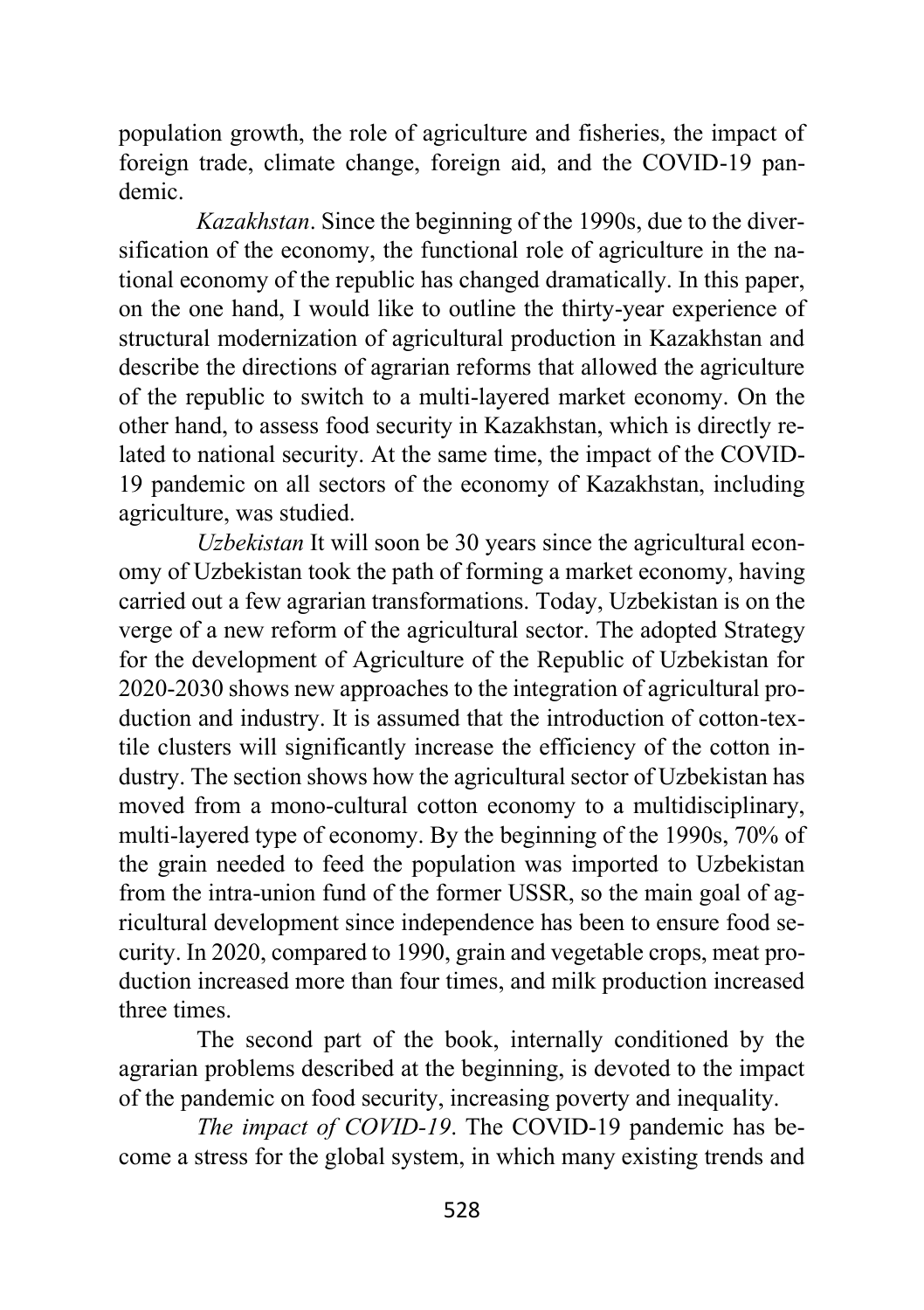problems have appeared in a special light. These include the food problem and the attitude of the leading figures of the UN system to it. For example, on July 13, 2020, a message was published on the website of the World Health Organization about the significant risk of an increase in the number of hungry people in the world due to the COVID-19 pandemic. It was based on the annual report of the Food and Agriculture Organization of the United Nations (FAO), according to which, because of the COVID-19 pandemic, the population suffering from chronic hunger may increase by 130 million people by the end of this year. The named value of increasing the number of hungry people is sensational. At the current scale, the number of hungry people means an increase of almost twenty percent.

In the beginning of the 21st century, the UN General Assembly introduced as its main aim the elimination of absolute poverty by 2030. Today, due to COVID-19 and climate) change this aim has been postponed to a much later date. The pandemic has rendered the problems of poverty and inequality even more acute. They have become central to all citizens of the planet. Last year, a very small group became richer, while a large mass of people became poorer. Public discontent in the world has grown immensely. The pandemic has deepened the socioeconomic crisis which began in 2008.

COVID-19 and food security in China. China was the first to take the brunt of the COVID-19 pandemic. To prevent the spread of the epidemic, the country introduced unprecedented measures that led to a serious slowdown in economic activity and disrupted the supply chain, which had cascading effects on the entire food system. But at the same time, China was not only able to localize the epidemic, but also mainly supported the stable production of basic agricultural crops.

*The food situation in Africa*, which has sharply worsened in the context of the pandemic, is of great concern. Despite their participation in various programs the UN Millennium Development Goals and UN Sustainable Development Goals, some African countries have not been able to achieve an optimal level of food security. On the African continent, the number of people suffering from hunger is constantly growing; the low level of food security there is primarily associated with poor agricultural development, which does not provide the population with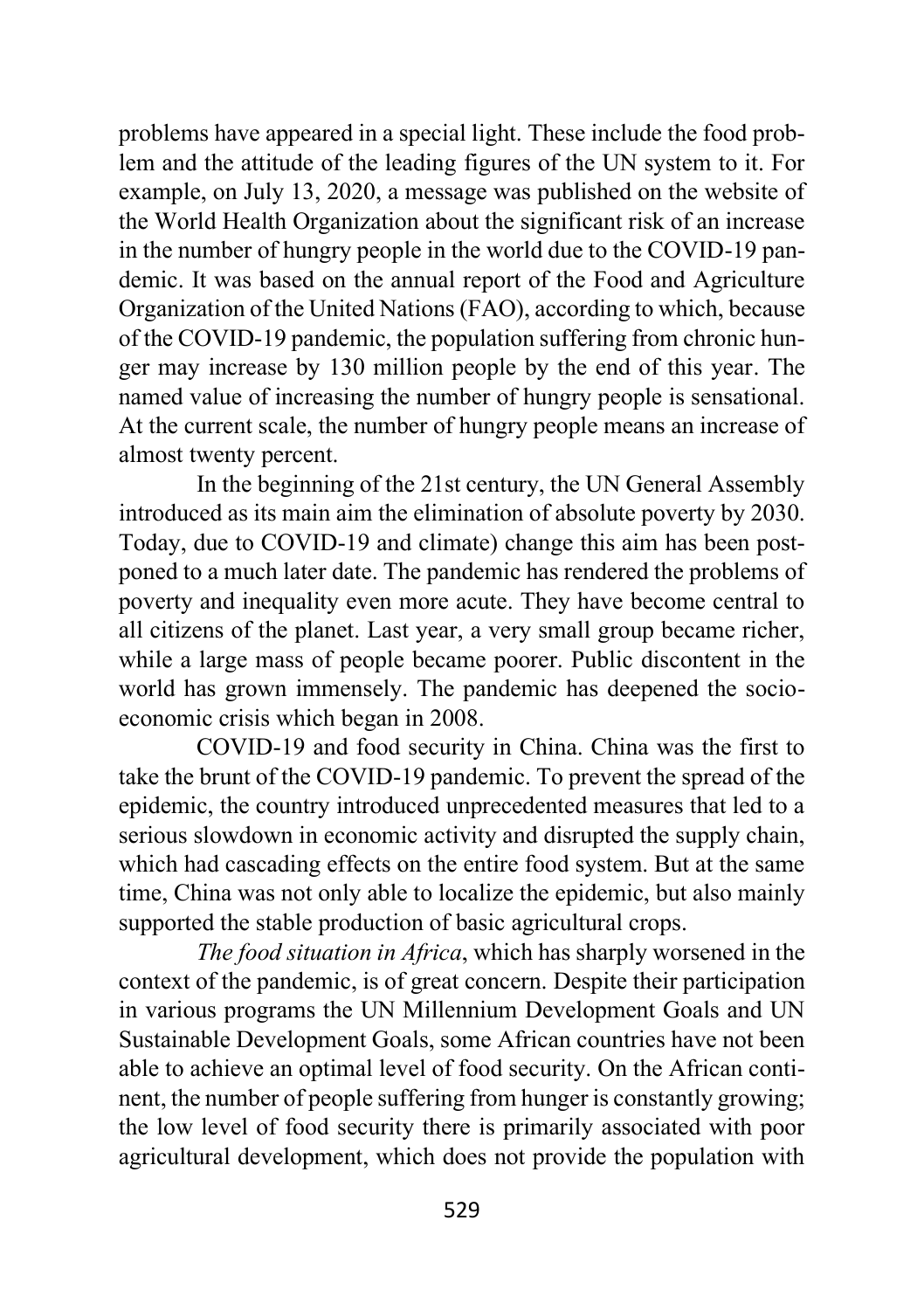enough food. The development of agricultural production is influenced by many risks; the COVID-19 pandemic and associated containment restrictions have exacerbated the negative impact of these risks on the state of the industry and weakened it. The coronavirus has reduced the food security of the continent, contributed to the impoverishment of pastoralists and farmers, and reduced agricultural land and herds; led to huge losses of agricultural produce, disruption of value chains, renewal, and intensification of conflicts between shepherds and farmers, etc. Thus, the COVID-19 pandemic has had negative social, economic, and political consequences that still cannot be fully assessed.

The problem of food security is especially acute in the countries of East Africa. The policy aimed at improving the situation with food security includes, among other things, a set of measures to reduce postharvest losses. Using the example of grain crops, the article analyzes the situation with losses of the harvested crop in individual countries of the region, national strategies to reduce post-harvest losses, the activities of international organizations in this area and the results achieved. The impact of institutional, socio-cultural, financial factors influencing the realization of national strategies and the implementation of postharvest management in the agricultural sector of East African countries is investigated.

I would like to highlight the *institutional approaches to the analysis of agricultural problems*. For example, the analysis of the regional development of rural areas in China is directly related to the study of the main agricultural problems, establishing the influence of modernization transformations on the changes that have arisen in modern rural areas of China. The role of the Research Institute of Rural Development of the Chinese Academy of Social Sciences and the Institute of Economics and Agricultural Development of the Chinese Academy of Agricultural Sciences in carrying out complex interdisciplinary studies of the evolution of Chinese rural areas is determined. Based on the analysis of the key directions of research activities of these two «think tanks», the specificity of the study of rural areas of China was determined.

Currently, the 14th Five-Year Plan of China, adopted in March 2021, is of great interest, which assumes a fundamentally new model of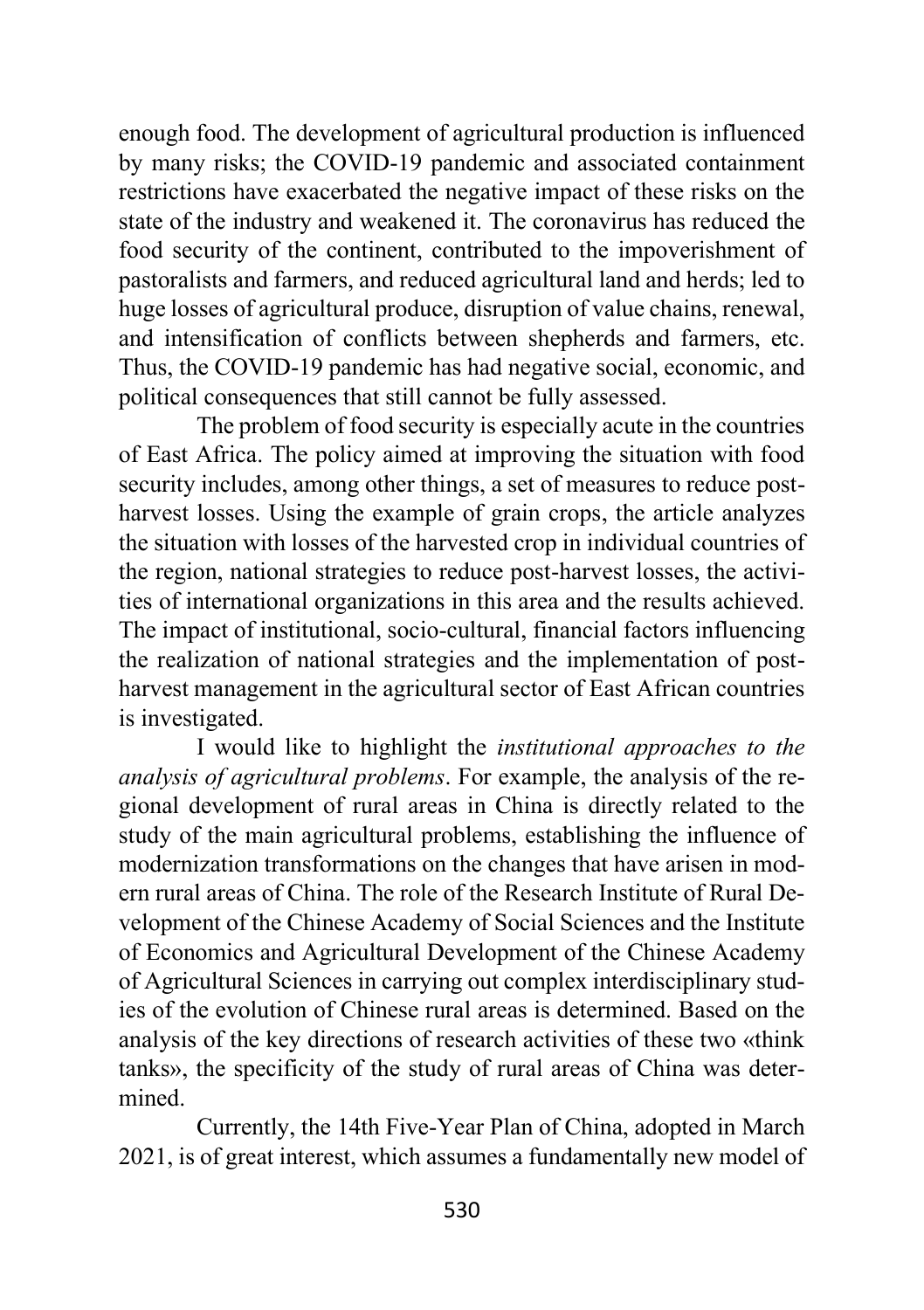the country's development for the next five years and defines long-term goals until 2035. At the same time, the competence of the adopted program includes not only the directions of socio-economic life, but also new institutional ties in society. The program goals for the upcoming 15-year period will focus on increasing the welfare of the people (increasing the number of the middle class), modernizing the economy, increasing investment activity, increasing the role of the environmental component of economic growth and, most importantly, increasing resistance to external shocks.

The logical conclusion of the research complex was the third part of the book, dedicated to new models of economic development in the countries of the East. Special attention should be paid to the fact that many countries had to choose these models in the context of the COVID-19 pandemic. In this part of the monograph, such economic spheres as alternative energy, green technologies, monetary policy, innovative financial technologies, as well as their functioning in the countries of Asia and Africa were considered.

*The hydrogen economy*. Recent technological progress made possible the use of hydrogen as carbon-free fuel. Power energy development based on renewable energy sources opened the way to production of «green hydrogen» through electrolysis without «carbon trace». While renewable energy sources oust fossil fuel from power energy, «green hydrogen» replaces carbon containing fuel from economic branches uncapable of electrification. Wide spread of «green hydrogen» combined with renewable energy sources is a way to carbon-free climate neutral economy aspired by humanity. Hydrogen energy giving a chance to many Afro-Asian countries to radically change their position in the international division of labor demands that national businesses and governments should give up the existing specialization and change the structure of economies based on new «comparative advantages».

The European Union aims to be climate neutral by 2050. It plans to make green hydrogen produced with renewables a base of European economy. Due to great amount of clean hydrogen needed it can be imported to the continent from North Africa. The prospects of participation of Maghreb countries in green hydrogen production and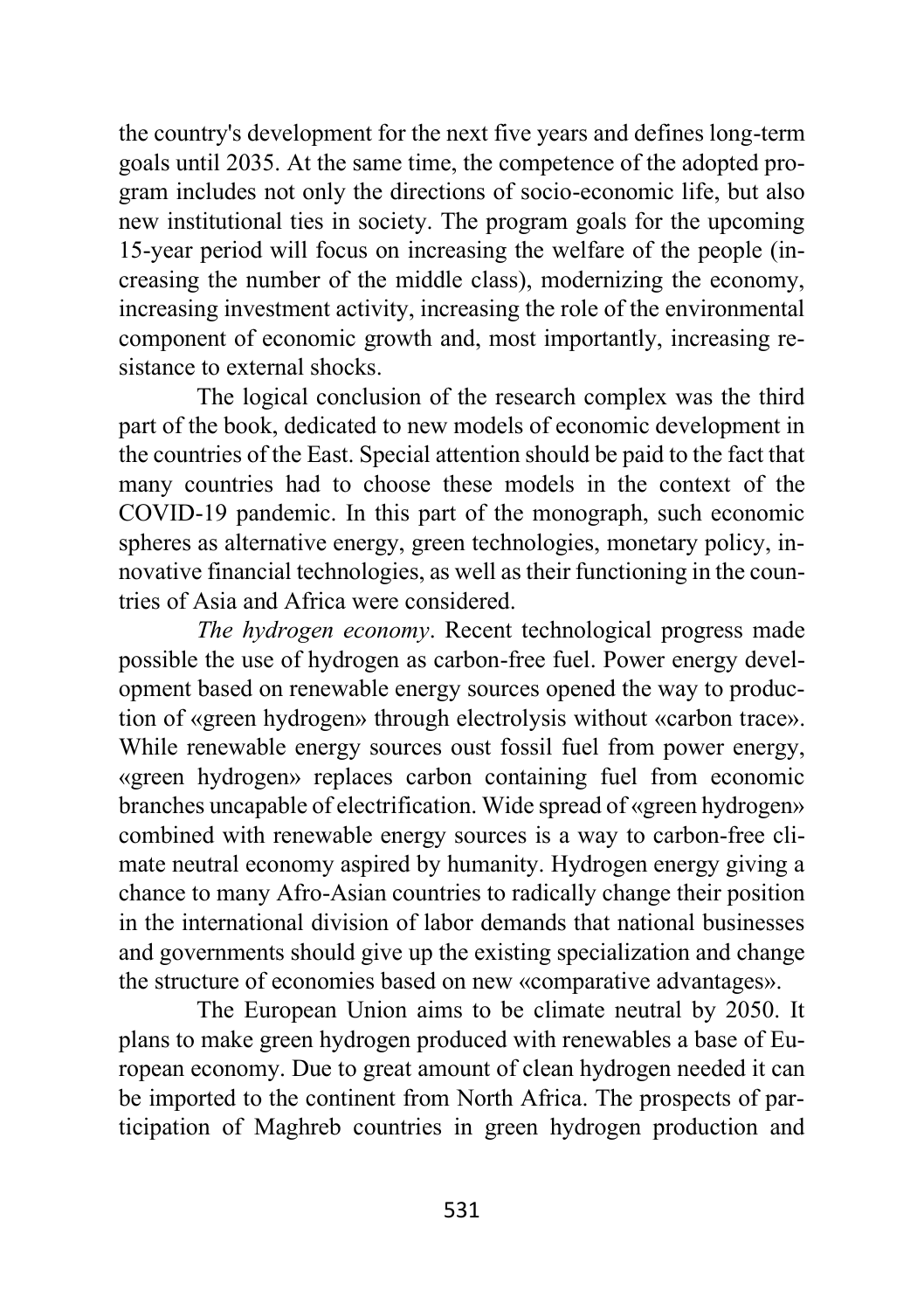export to Europe depends on the development of green generation. Now Morocco seems to be the most real participant in European Green deal.

Green technologies are gaining an increasing place in the plans of the Republic of Korea. It is hydrogen that is considered in the country as a promising alternative to traditional fuel and energy resources, which can not only solve environmental and energy problems, but also contribute to economic growth.

*Monetary policy*. In the context of the COVID-19 pandemic, developing Asian countries selectively began to turn to unconventional monetary policy instruments. Also, the crisis of 2020 led to the fact that developing countries significantly expanded the tools and maneuverability of monetary policy, the scale of measures to support financial markets they resorted to a stimulating monetary policy for the first time.

*New financial technologies* are radically changing the model of providing financial services, which opens wide opportunities for involving the population and organizations of the Eastern countries in the sphere of modern financial services. The ability of fintech companies to serve those who cannot be served by traditional financial structures makes them a leading development force in the financial services value chain. We can note the rapid advancement of the Eastern countries to the first positions in global fintech. So, in the top ten innovative fintech companies there are three companies from China, two from India, one each from Singapore and Indonesia. Malaysia, the Philippines, and Thailand, although they demonstrate the use of different business models and technologies, but overall, they are successfully developing fintech, although at different rates.

*New forms of organization of inactive capital*. In the creation of global value chains in the process of agricultural production, an increasing place is given to transnational corporations (TNCs). Moreover, TNCs of various industries are involved in the international supply chains of agricultural products, from seed producers and agricultural machinery to hypermarket chains and TNCs of the food industry. In agriculture TNCs are increasingly using non-operational forms of organizing international production – the production of agricultural products under contracts. TNCs of the food industry, for example, Nestle Corporation, act as organizers of production under contracts. The paper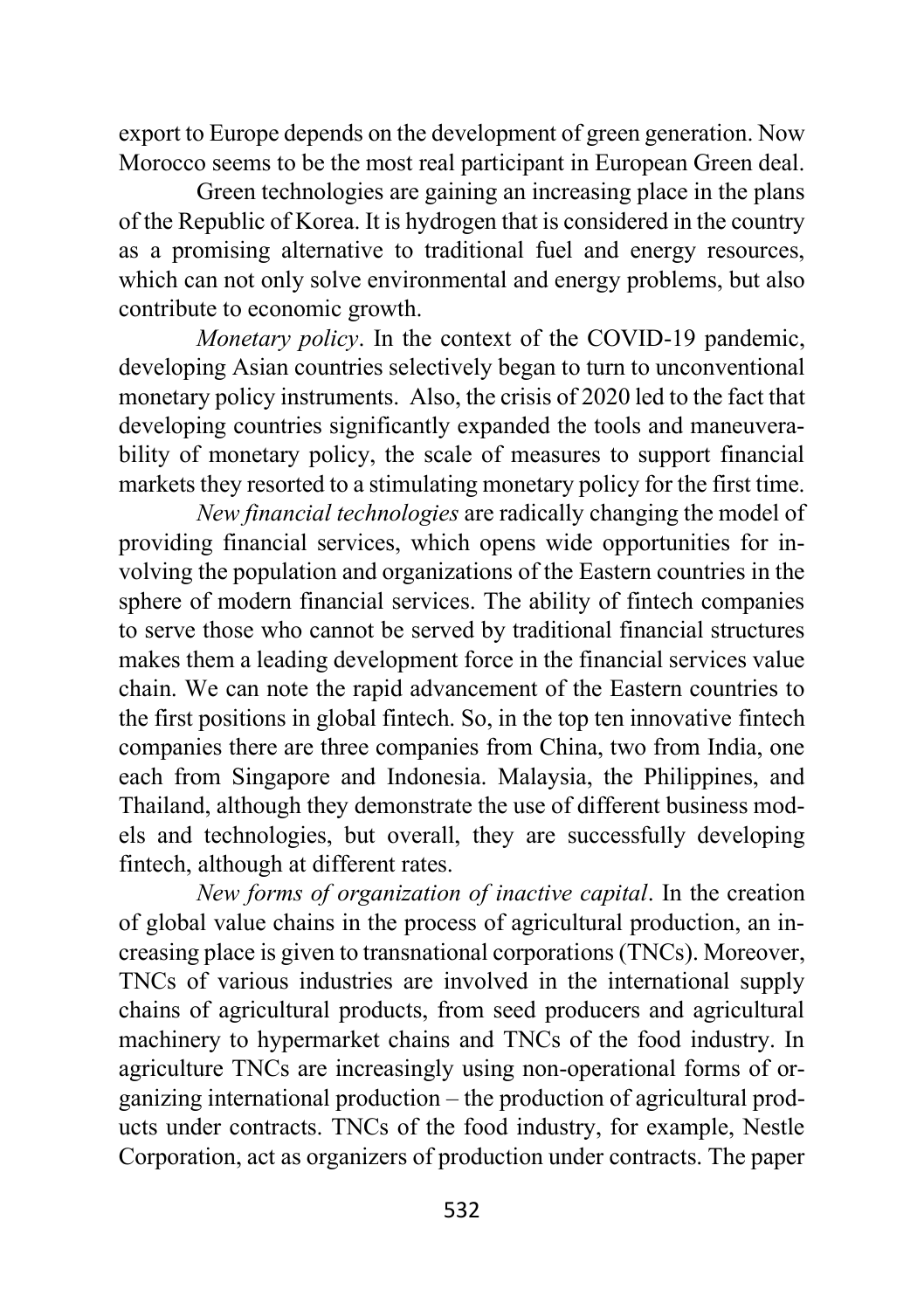assesses the positive and negative consequences for Afro-Asian countries of contract production of agricultural products, shows the instability of income and employment of this form of production, i.e., factors that were particularly acute in 2020 during the COVID-19 pandemic.

\* \* \*

Before reading the monograph, I would like to note once again what we see its special features in:

- $\frac{1}{2}$  a comprehensive approach to the study of agrarian problems in the countries of the East is given;
- despite the fact that the collective monograph is divided into three parts, they are all logically interconnected;
- ⎯ presenting first a spatial and temporal cross-section of the state of the agricultural sector, we focused on the problem of the formation of the modern agricultural sector in large countries of Asia and North Africa. Most countries of South Asia, the Middle East and North Africa, East and South-East Asia, Central Asia, Oceania, and sub-Saharan Africa were covered;
- $-$  studying the impact of the COVID-19 pandemic on poverty and inequality, we identified the most acute challenges that the countries of the East had to face. Estimates of the increase in the number of hungry people in these countries during the pandemic were made, and the reliability of such estimates was calculated;
- the book describes new models of economic development in the countries of the East, while focusing on such innovative areas as the hydrogen economy, green technologies, agriculture, financial technologies and monetary policy, providing energy and raw materials;
- $-$  new forms of production organization in the financial and agricultural spheres are evaluated the influence of TNCs and innovative financial technologies.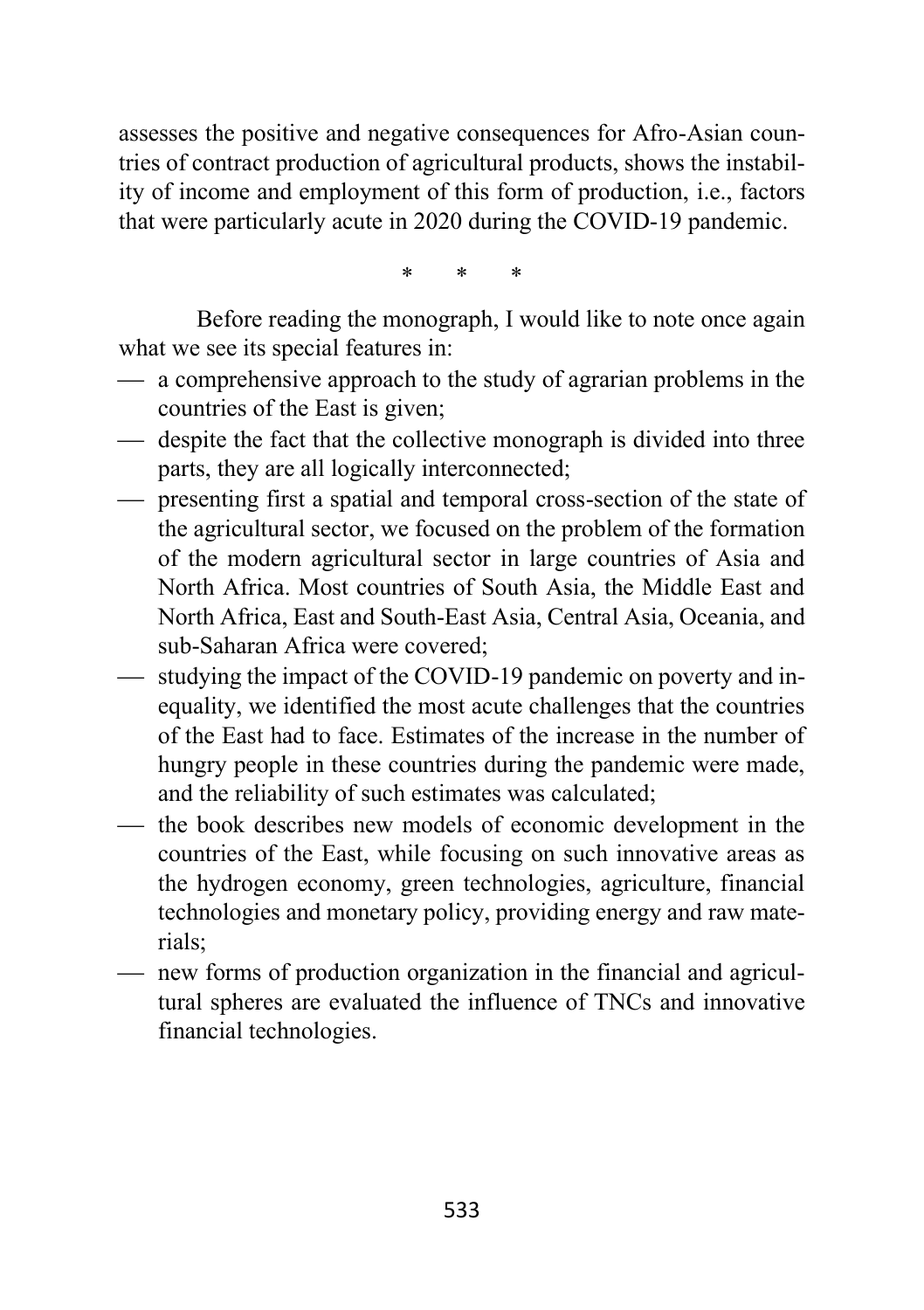## **CONTENT**

|                                                                                                                     | 11  |
|---------------------------------------------------------------------------------------------------------------------|-----|
|                                                                                                                     | 26  |
| §1.1. Pakistan: transformation of the agricultural sector                                                           | 26  |
| §1.2. Bangladesh: agricultural development and food                                                                 | 43  |
| §1.3. India: agricultural sector from import substitution to                                                        | 65  |
| §1.4. India: agrarian reforms of the Narendra Modi<br>government – content, forecasts, critical analysis            | 86  |
| CHAPTER 2. MIDDLE EAST AND NORTH AFRICA                                                                             | 97  |
| §2.1. Israel: the role of agricultural settlements in the                                                           | 97  |
| §2.2. Turkey: on the problem of slowing economic                                                                    | 116 |
| §2.3. Countries of the Cooperation Council for the Arab<br>States of the Gulf: food security issues                 | 131 |
|                                                                                                                     | 159 |
| §2.5. Algeria: development of the agricultural sector                                                               | 171 |
| CHAPTER 3. EAST AND SOUTHEAST ASIA, OCEANIA                                                                         | 182 |
| §3.1. Japan: ways to solve agrarian problems                                                                        | 182 |
| §3.2. Some feature of the industrial structure of economy<br>of the Southeast Asian countries and the change in the | 205 |
| §3.3. Philippines: agrarian reform under the R. Duterte<br>administration - preliminary results and perceptions in  | 219 |
| §3.4. China: the situation on the food market in the                                                                | 240 |
| §3.5. China: regional agrarian problems in the focus of<br>research activities of national «think tanks»            | 264 |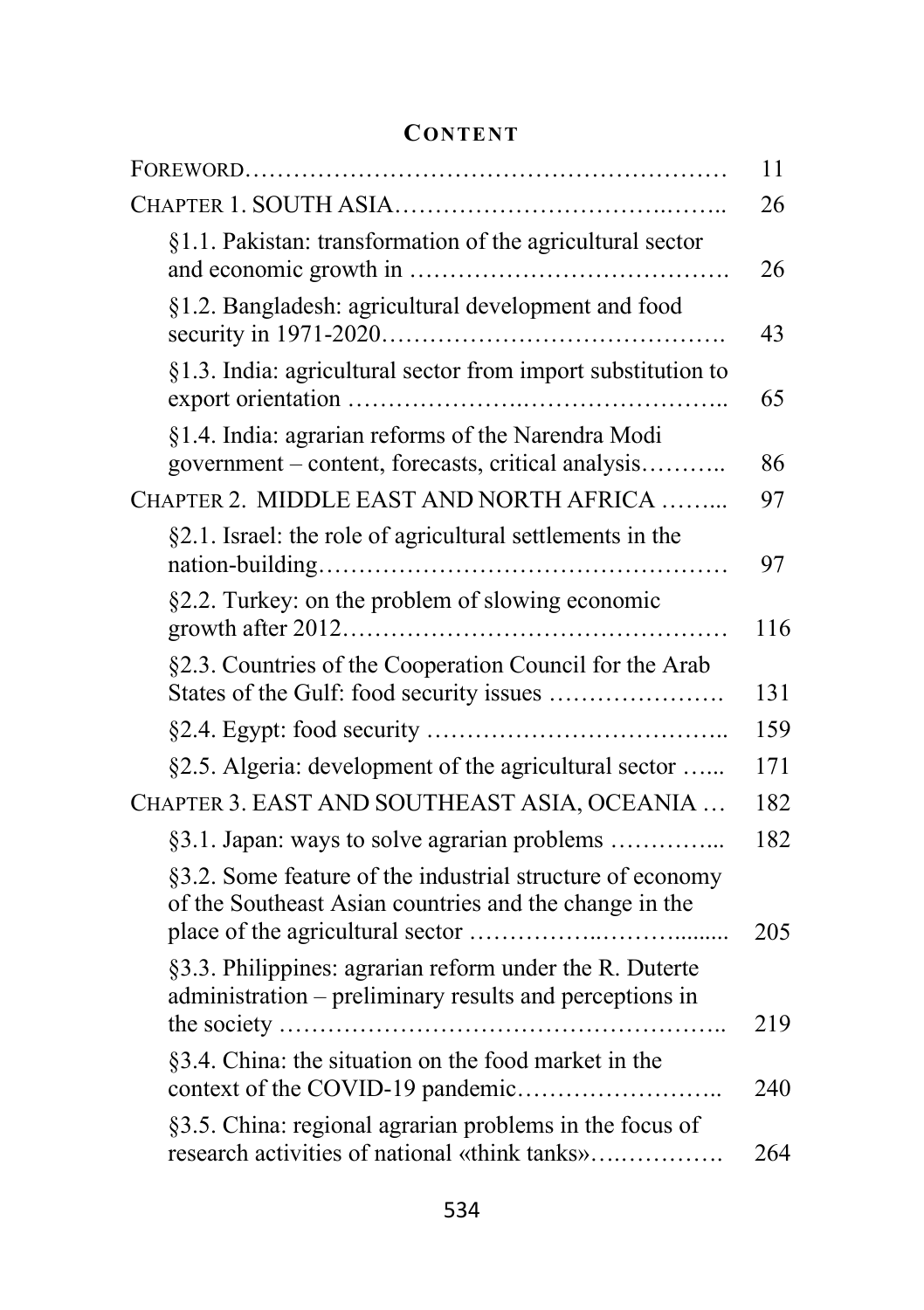| §3.6. China: the legal status of land and natural resources                                                      |
|------------------------------------------------------------------------------------------------------------------|
| §3.7. Oceania: food security - status and impact of the                                                          |
|                                                                                                                  |
| §4.1. Kazakhstan: economic growth in the agricultural                                                            |
| §4.2. Kazakhstan: food security – current state and                                                              |
| §4.3. Uzbekistan: self-sufficiency in food and sustainable                                                       |
| CHAPTER 5. AFRICA: PROBLEMS OF FOOD SECURITY                                                                     |
| §5.1. Agriculture and food security in Africa in the<br>context of covid-19: the impact of restrictive measures  |
| §5.2. Post-harvest losses and food security in East                                                              |
| CHAPTER 6. THE COVID-19 PANDEMIC AND THE                                                                         |
| §6.1. Poverty and inequality in the socio-economic devel-<br>opment of the world: the pandemic and its influence |
| §6.2. The pandemic and the increase in the number of<br>hungry people: reliability of estimates                  |
| CHAPTER 7. NEW MODELS OF ECONOMIC<br>DEVELOPMENT OF THE EASTERN COUNTRIES                                        |
| §7.1. Transnational corporations and agriculture of Afri-<br>can and Asian countries: non-equity modes of        |
| §7.2. Hydrogen Energy: opportunities for Africa and                                                              |
| §7.3. Maghreb: prospects of participation in new                                                                 |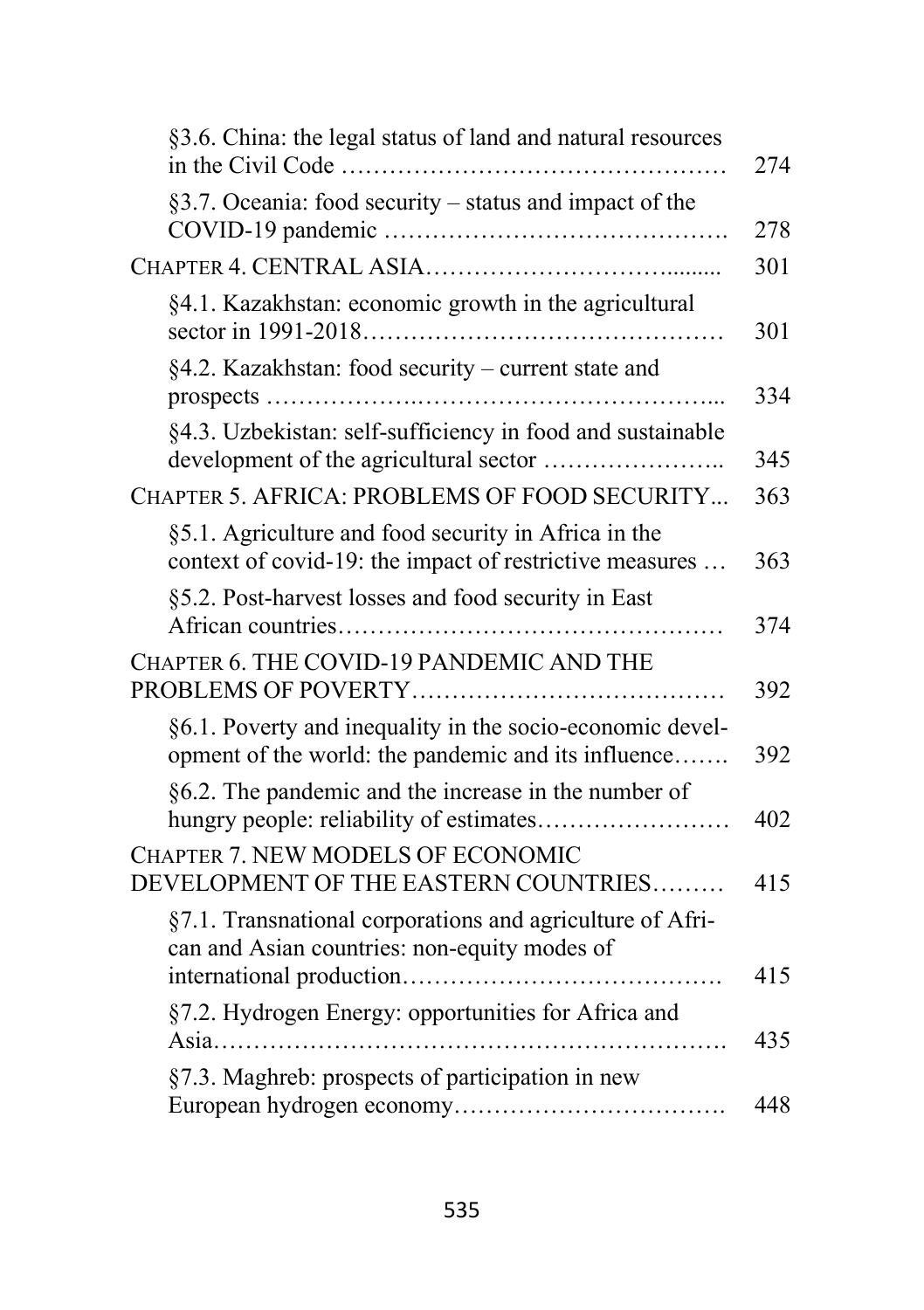| §7.4. The COVID-19 pandemic and specific tools of                                                                  | 464 |
|--------------------------------------------------------------------------------------------------------------------|-----|
| §7.5. Financial technologies: changing the model of<br>providing financial services in the countries of the East   | 473 |
| §7.6. A new socially oriented model of China's<br>development in the directives of the 14th five-year plan         | 485 |
| §7.7. Republic of Korea: green technologies as a driver of<br>economic growth and prospects for the development of | 492 |
| CONCLUSION. WHAT DOES THE FUTURE HOLD                                                                              | 501 |
|                                                                                                                    | 506 |
|                                                                                                                    | 521 |
|                                                                                                                    | 538 |